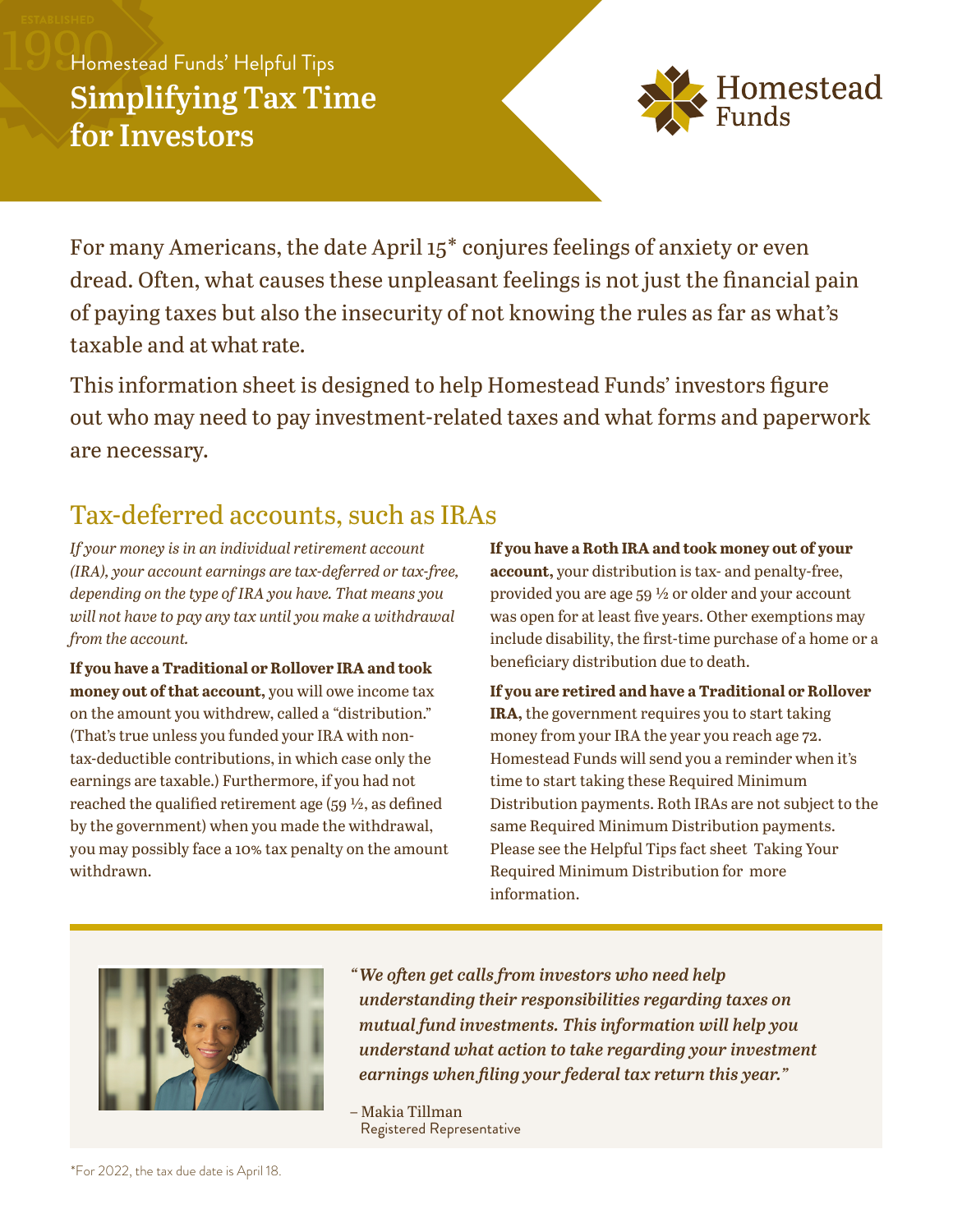

This guide is meant as a starting point to understanding your federal tax responsibilities. State tax laws vary and are not addressed here.

### Tax-friendly investment strategies

**You don't have to be rich to make use of the following tax-friendly investment strategies:** 

| Invest in tax-deferred accounts.                                                                                                                                                                                                                                                                                                                                                                                                         | Invest in tax-free accounts.                                                                                                                             |
|------------------------------------------------------------------------------------------------------------------------------------------------------------------------------------------------------------------------------------------------------------------------------------------------------------------------------------------------------------------------------------------------------------------------------------------|----------------------------------------------------------------------------------------------------------------------------------------------------------|
| To help you save more for retirement, most retirement<br>accounts delay the tax due on your investment earnings<br>until you begin withdrawals. These are called tax-<br>deferred accounts. Examples of tax-deferred accounts<br>are 401(k) and 403(b) plan accounts and individual<br>retirement accounts (IRAs). In addition, there are tax-<br>deferred accounts for education savings, such as<br><b>Education Savings Accounts.</b> | If you invest in a Roth IRA and keep your money there<br>at least five years and withdraw it after age 59 1/2, your<br>investment earnings are tax-free. |

*Distributions from IRAs may be subject to income tax and, if taken before age 59 ½, are subject to a 10% premature distribution penalty. Earnings on distributions from Education Savings Accounts used for expenses other than qualified education expenses may be subject to federal or state income taxes as well as penalty taxes.* 

### Taxable accounts

If your money is in a regular taxable account, you'll owe tax on the amount of money your fund earned for you. A fund's earnings are distributed to shareholders in the form of income or capital gains, which are either paid to you in cash or automatically reinvested in your account. Your share of any Homestead Funds earnings distributions will be reported to you on Form 1099-DIV, sent to you in January.

Also, if you sold shares or made an exchange from one fund to another, you'll need to determine if your transaction resulted in a capital gain or loss and the amount of any tax due. To calculate this, you'll need to know the cost of the shares that you sold, called your "basis," as well as the sale price and your holding period. Your year-end account statements include purchase and sale prices for all of your fund transactions in any given year. Once you have your statements in hand, you can refer to IRS Publication 551, Basis of Assets, or see your tax professional to calculate your cost basis and determine any tax due.

Homestead Funds does not offer legal or tax advice. Please consult the appropriate professional regarding your individual circumstance.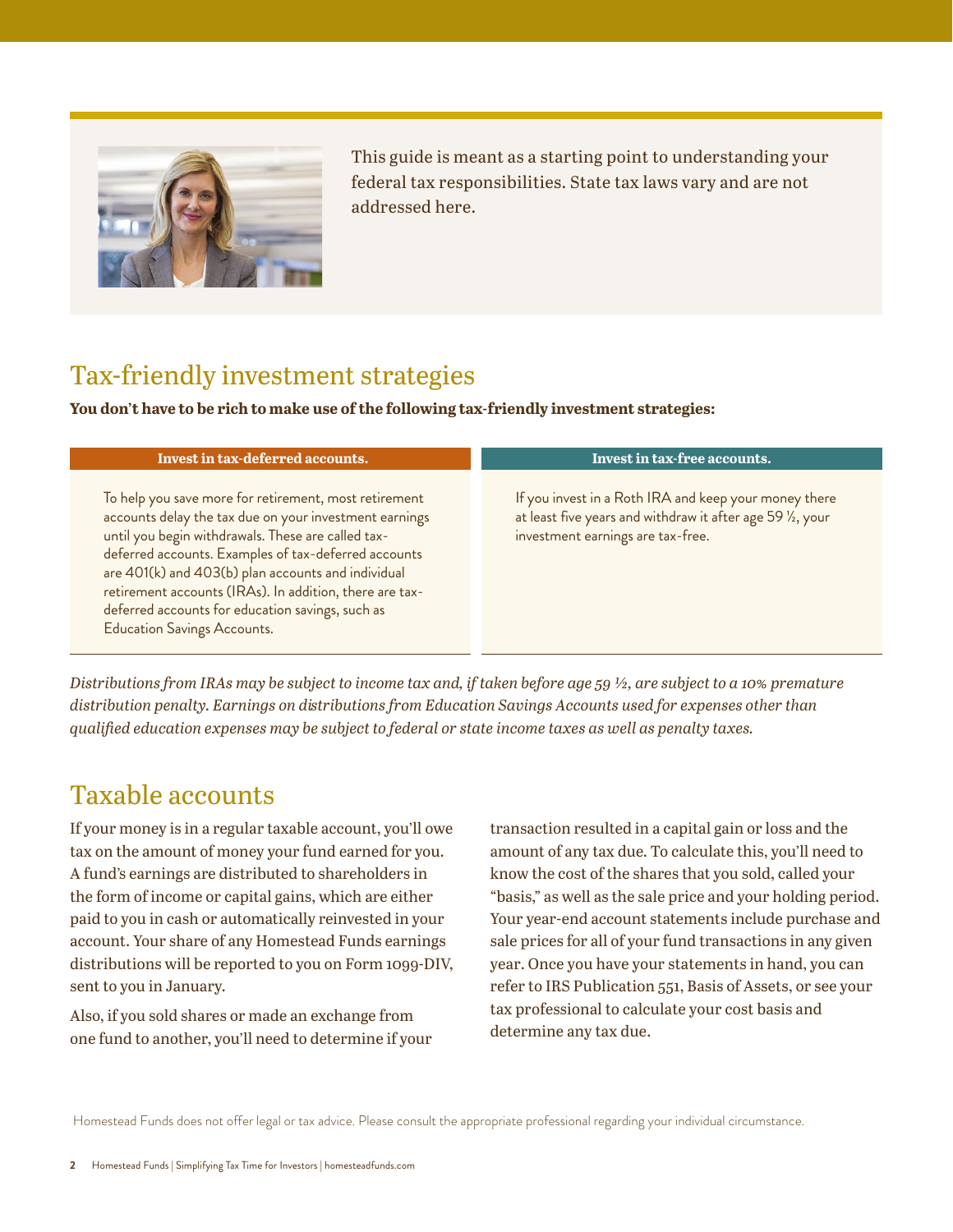## Forms and paperwork you will need

While gathering the necessary forms and documents for tax time may feel like a burden, thanks to technology most of what you'll need is available on the Internet or is a phone call away. Here are the papers you'll want to have handy at tax-filing time:

- **Your Homestead Funds' year-end statements.** You may need to refer to current and prior year statements when calculating cost basis so you can determine the amount of tax you owe as a result of selling or exchanging shares held in taxable accounts.
- **IRS Form 1099-DIV,** which Homestead Funds sends to you at the end of January, reports any dividends or capital gains earned by your funds. Mutual funds are required to pass these distributions through to shareholders. For investors in taxable accounts, these distributions — whether paid or reinvested — are generally taxable to you in the year earned.
- **IRS Form 1099-B** lists proceeds from any sale or exchange of fund shares held in a taxable account. Refer to this form plus your year-end account statements to calculate your basis and determine the amount of any tax due. This form is sent in mid-February.
- **IRS Form 1099-R** reports any distribution taken from an IRA or other type of retirement account and the amount withheld for payment of federal or state income tax. This form is sent in mid-February.

#### View tax forms online

If you misplaced any of these tax forms, log in to your account at homesteadfunds.com. Tax forms are posted online after they are mailed to shareholders.



*Save all of your year-end mutual fund statements. You'll need these to calculate your cost basis if you own taxable accounts.*